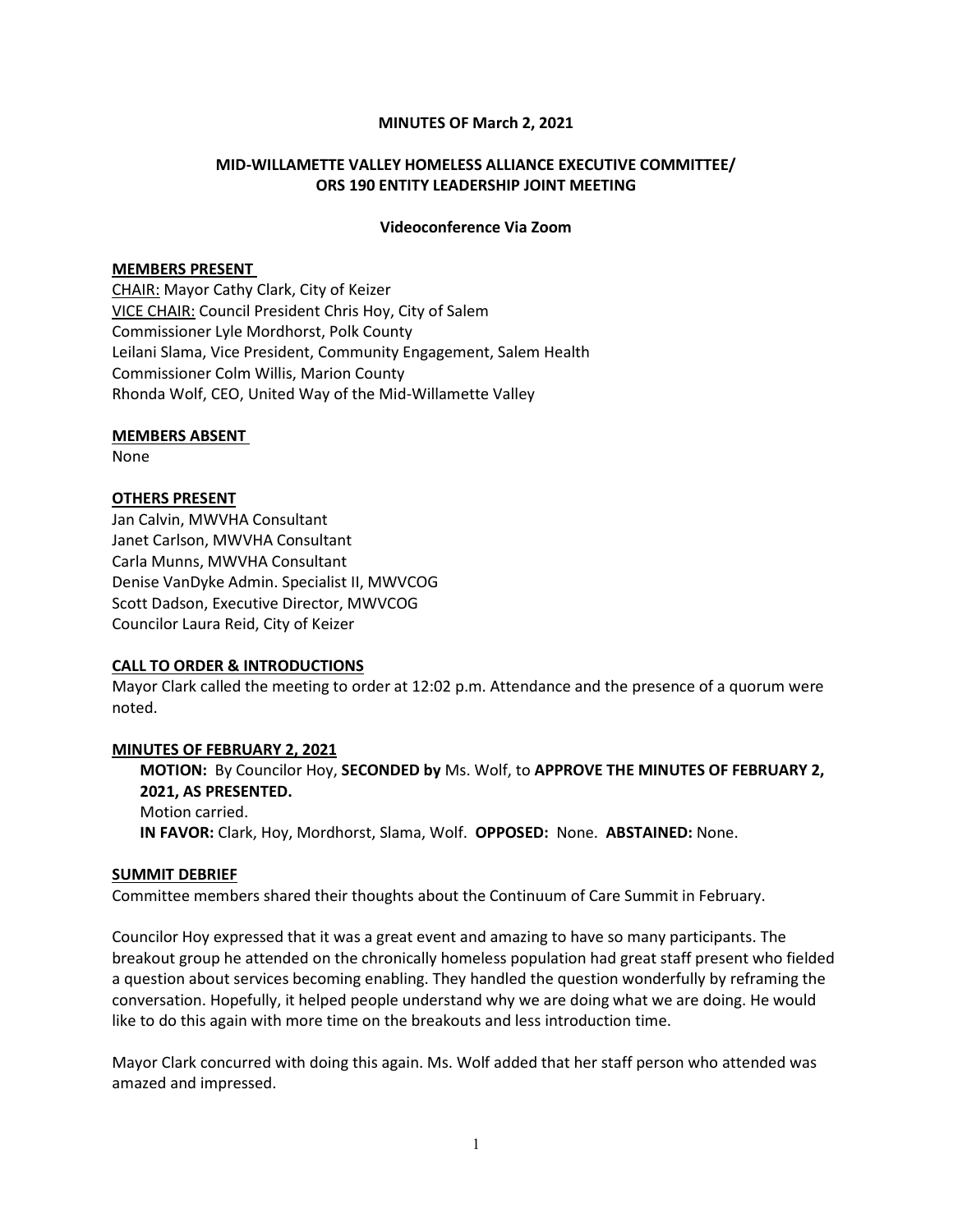Ms. Slama was impressed and said that she enjoyed her breakout session on families. She agreed that more time for the breakout sessions is needed next time. Commissioner Mordhorst noted that the diversity of the group gives an idea of the magnitude of what we are doing and all have the same goal. This is something you want to be part of.

Mayor Clark gave kudos to Marion County for its work in response to the ice storm.

Ms. Carlson reported that out of the rural issues breakout session discussion, there should be some additional small group meetings and then discussion at the Collaborative Committee about how to proceed.

Mayor Clark attended the youth services breakout session. She would like to take a deeper dive into the shelter options and needs of unaccompanied youth and families, especially families with teen males. It was identified that Woodburn and Polk County need more youth shelters. The Salem area needs more of other youth services. Councilor Reid is a teacher at McNary High School and may have some insights.

Ms. Carlson stated that Ms. Calvin did a great job organizing the breakout groups. Staff were impressed with the number of participants – more than 100. The depth of expertise in so many areas was impressive. The process of muting and unmuting in Zoom slowed down the process during introductions, along with the sheer number of people being introduced. Extra time for the breakout sessions is needed.

Scott Dadson was introduced by Mayor Clark. Mr. Dadson is the new Executive Director of the Mid-Willamette Valley Council of Governments and comes to the position from a similar organization in North Carolina. Mr. Dadson stated that he is glad to be here and looks forward to continued involvement with the Alliance.

#### MARCH JOINT BOARD AGENDA

Ms. Carlson reviewed the proposed agenda items. The Longitudinal System Analysis is not yet ready. Staff will bring this item back when the HUD response been received. There will be budget items included with the ORS 190 Entity agenda items. As this is the Alliance's first budget process, the ORS 190 Entity board will need to appoint a budget officer, approve the budget calendar, and appoint budget committee members. The budget committee will meet in April and send the budget for board approval in May. Ms. Carlson asked for direction on newspapers of general circulation for the required legal notices. Committee members agreed that Statesman Journal and the Polk County Itemizer Observer were appropriate newspapers. Ms. Carlson proposed a slate of budget committee members that included the ORS 190 Entity board members, along with eight additional members who serve on the Alliance board to represent the services provided by the ORS 190 Entity.

The agreement for a second-year grant of \$50,000 from Mountain West Investment Corporation on behalf of the Community Business and Education Leaders Collaborative (CBEL) is being prepared for board approval. Jim Seymour expressed interest in attending the board meeting and making comments.

It has been a year since the board's initial organizational meeting, so it is again time for board members and Performance & Evaluation Committee members to complete Conflict of Interest and Code of Conduct forms. There are only slight changes to the forms, based on board-approved changes to the governance charter.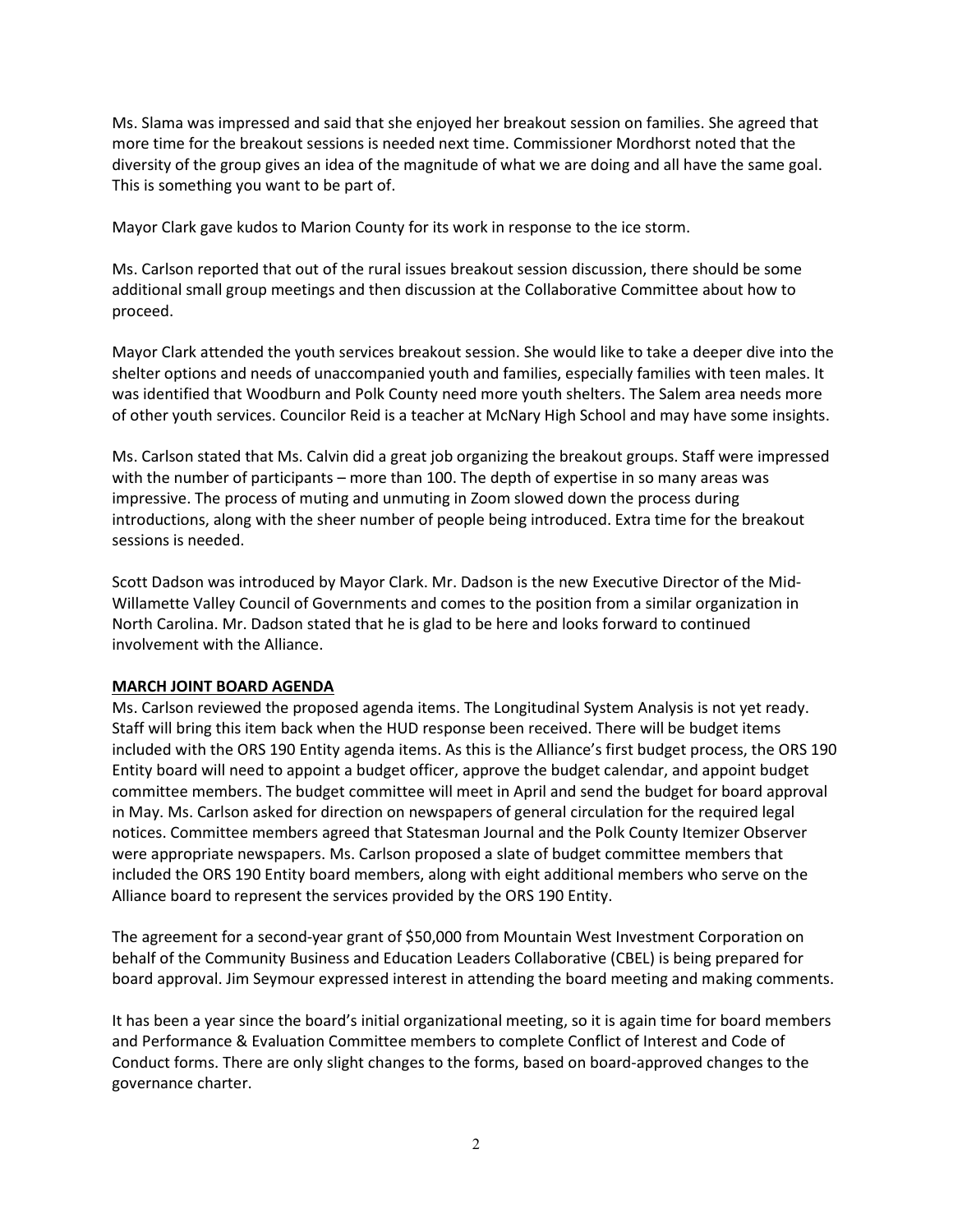Jan Calvin will present Built for Zero measures, highlighted within the larger context of Coordinated Entry. She will then provide the latest report on System Performance Measures that were recently submitted to HUD. This is the first time that the Alliance has submitted data that is entirely ours. The Performance and Evaluation Committee will be taking a deeper look at the measures next month.

The remainder of the joint board meeting will include a debrief on the summit and other business.

Ms. Carlson raised a question about Alliance participation in legislative issues. Staff from Oregon Housing & Community Services will be presenting a legislative update to the Collaborative Committee. We were asked if the board might be interested in a similar presentation. Ms. Carlson stated her concerns. At Marion County, there were protocols established to avoid situations where county leaders may not be aware that county staff was testifying on a particular bill and may not even agree on the particular position being presented. With the Alliance's diverse membership and the many agencies represented, it could become difficult to manage advocacy, which could also become time consuming and divisive. Executive Committee members suggested that information be provided on an educational basis to the Alliance board and that the board not involve itself in taking positions on legislation. Of course, each board member retains the ability to take individual positions and make individual statements, making sure that board members clarify they are not speaking on behalf of the Alliance. It was agreed that the Alliance's strength is as a regional organization. It would, however, be good to have a general awareness of what is happening legislatively. Individuals can seek additional details beyond the information provided. There were concerns that it could become a slippery slope from education to stating opinions. Legislators and staff could be invited to attend board meetings. It was mentioned that Representative Raquel Moore-Green and Senator Deborah Patterson have expressed interest in the Alliance's work. The Alliance can serve as a source of information. Consensus was that the Alliance should not serve as an advocacy agency.

Councilor Hoy reported that he and Ms. Calvin presented to the City of Dallas about potential Alliance membership, and Councilor Hoy was also interviewed recently by KMUZ radio about the Alliance. Ms. Calvin stated that the Dallas presentation went well. Ms. Carlson said that Councilor Hoy did an excellent job with the KMUZ, emphasizing the Alliance role of coordination and working together, along with describing a number of community projects that address homelessness. She added that staff will be scheduling presentations over the next several months with organizations and jurisdictions represented on the board. Councilor Hoy said that the goal here is to educate our colleagues about what we are doing and build a knowledge base and support.

Ms. Munns reported that the Community Health Improvement Partnership (CHIP) housing workgroup adopted the Continuum of Care Strategic Plan goals for the CHIP housing strategy. Ms. Munns added that she and Ashley Hamilton gave a presentation at a recent federal housing meeting about the region's Point-in-Time Count.

# MOTION: By Councilor Hoy, SECONDED by Commissioner Willis, to APPROVE THE AGENDA FOR MARCH 11, 2021, AS PRESENTED.

Motion carried. IN FAVOR: Clark, Hoy, Mordhorst, Slama, Willis, Wolf. OPPOSED: None. ABSTAINED: None.

# ADJOURNMENT

Hearing no further business, Chair Clark adjourned the meeting at 12:54 p.m.